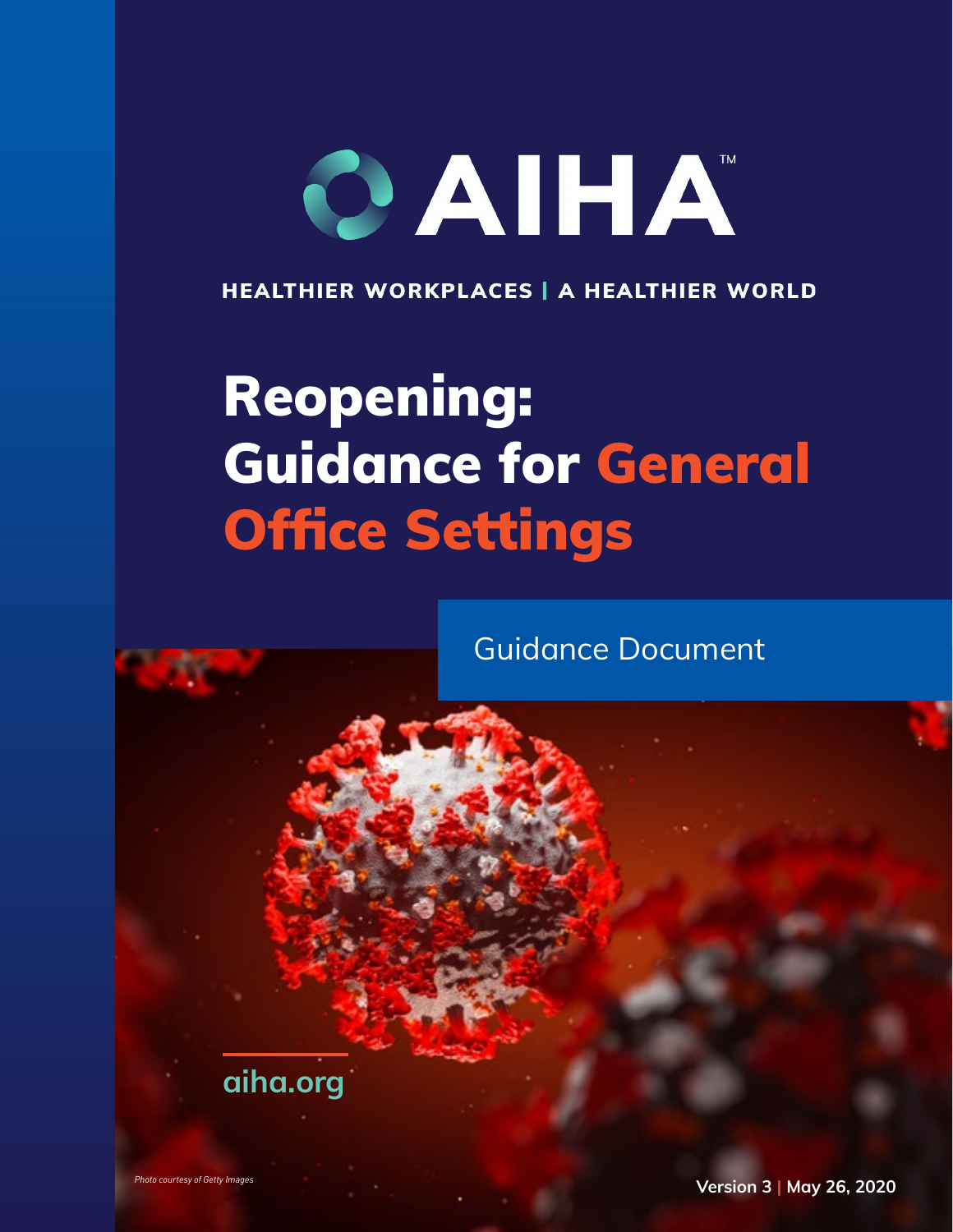## **Overview**

Companies across all industries and sectors have been affected to some extent during the COVID-19 pandemic. Many were deemed "non-essential" in the United States (U.S.) by state and federal governments, resulting in employers halting operations and closing workplaces. The reopening of office workplaces should be conducted in a thorough manner accounting for several factors before employees are allowed to return. Employers in office settings should not only address preparing the workplace for operations to occur during a pandemic (e.g., enhanced disinfection measures), but also the indoor environmental quality (IEQ) of the workspace. For such businesses with indoor workplaces, IEQ is a concern for buildings that have been unoccupied and/or dormant for extended periods. Employers should also consider the comfort of employees as they return to work because they may be in a heightened state of concern. Putting in place thoughtful measures to ensure employees are well-positioned to transition back to work with minimal disruption is important.

With restrictions beginning to lift, employers are challenged with difficult questions pertaining to preparing the office to reduce the risk of COVID-19 transmission during operations and addressing IEQ concerns before reopening, such as:

- How can I prepare my employees for the heightened policy and guidelines now in place?
- How can I help alleviate stress and concern for employees while at work?
- What should I do to ensure that I am reducing the risk of transmission in common areas?
- How do I address items frequently used by employees (e.g., vending machines, coffee makers, ice machines, etc.)?
- Should I inspect the entire workplace before reopening?
- Should I run my HVAC system for a specific time period prior to reopening?
- How should I investigate odors?
- Should I wait after disinfecting before reopening?

Several measures can be taken to address COVID-19 and IEQ concerns before the workplace is fully reopened. Common approaches to addressing COVID-19 concerns also have the capacity to address IEQ concerns. In addition, IEQ concerns might also develop as operations resume. Therefore, preventative measures can be implemented to address issues that may arise from increased cleaning activities to address COVID-19 concerns. Lastly, all of this can be completed in a manner that allows for critical operations to be performed and reduce the risk of transmitting COVID-19 in the workplace.

*This document offers practical guidance for employer and employee led actions and in an office setting. It aims to address the key questions above by providing tips for 1) workplace preparation, 2) workforce management and 3) employee readiness.*

# **WORKPLACE: What should an Employer do to prepare their facility for reopening?**

Employers should continually monitor international (World Health Organization), national (U.S. Centers for Disease Control and Prevention), state, and local guidelines for changes in recommendations, cleaning strategies, and other best management practices. For example, general guidelines regarding best practices for specific industries, worker hygiene, cleaning and disinfection, physical distancing, and employee wellness should be reviewed and addressed. Changes to best practices may have an impact on IEQ (e.g., changes in cleaning practices may lead to increased chemical emissions, resulting in a need for ventilation modifications). In



AIHA | 3141 Fairview Park Dr., Suite 777 | Falls Church, VA 22042 | [aiha.org](https://www.aiha.org)

©aiha 2020 **DISCLAIMER:** These are meant to be general guidelines to help you re-open your establishment. Page 2 of 11 *Always follow local, state and federal laws and guidelines.*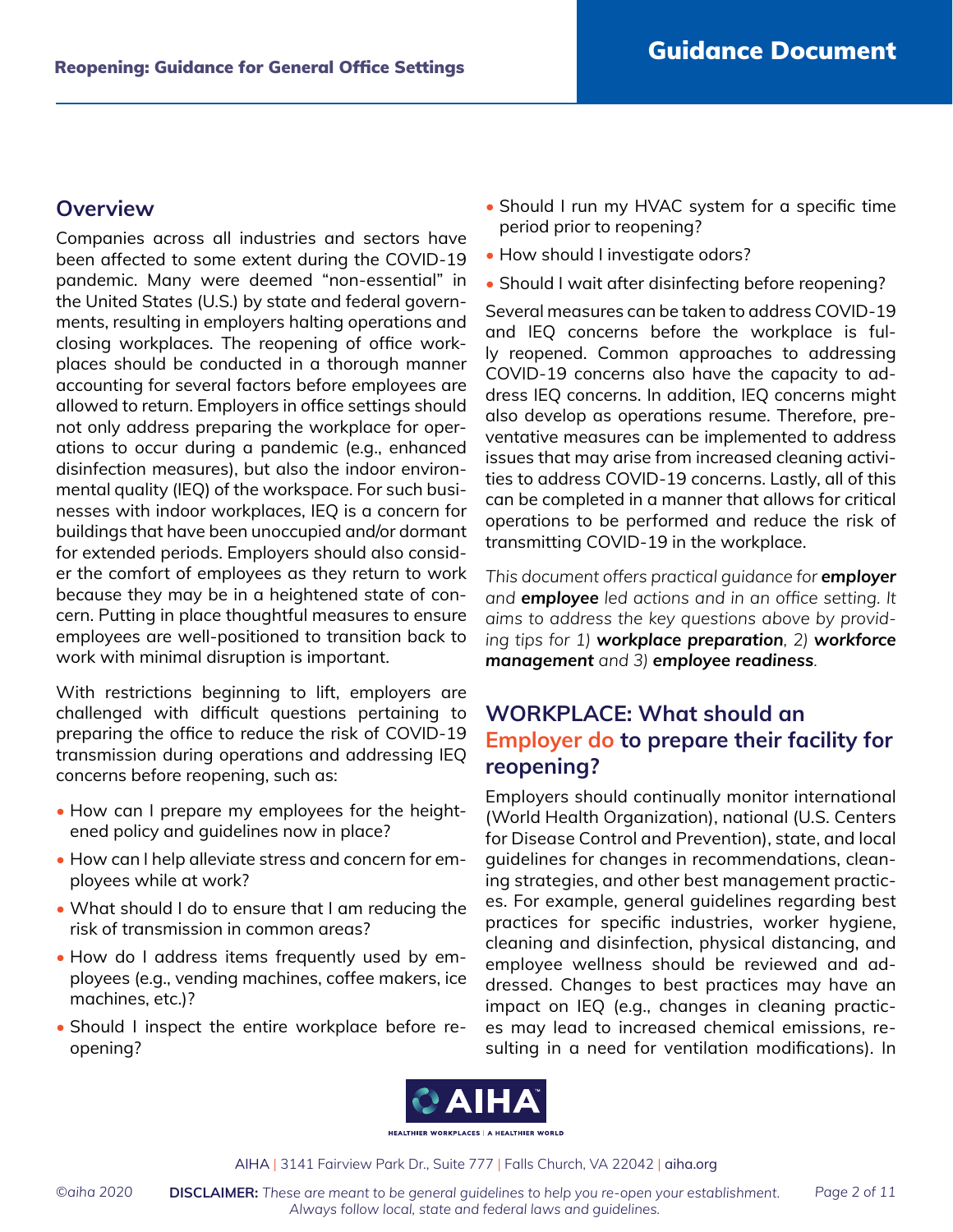addition to best practices, companies should consider a re-occupancy plan that includes a detailed response plan describing the actions to be taken if someone becomes ill with symptoms consistent with COVID-19 while at work.

Employers should also consider developing a team of professionals to monitor, assess, and implement new COVID-19 transmission risk mitigation strategies as they become available and consider how they relate to IEQ. Aspects to reopening an office that should be emphasized during the pandemic include: workplace configuration, conference rooms, lobby and common areas, kitchens, ventilation, and enhanced cleaning practices. All of these aspects, regardless of workplace sector or size, should be considered to ensure both worker safety and comfort when returning to work during a stressful time.

#### *General Office Space Configuration*

- Prior to re-occupancy, perform a detailed review of the configuration of your workspaces:
	- Consider eliminating reception seating areas and requesting that guests phone ahead or install a plastic partition at the reception area.
	- Review floorplans and remove or reconfigure seats, furniture and workstations as needed to preserve recommended physical distancing in accordance with guidelines.
	- Reconfigure workstations so that employees do not face each other, or establish partitions if facing each other cannot be avoided.
	- Temporarily replace amenities that are handled with high contact frequency, such as water coolers, coffee makers, and bulk snacks and replace them with alternatives. Examples include: touchless sensor water dispensers; requesting workers bring in their own water bottles/coffee mugs; providing individually wrapped snacks.
- Consider using signage to deter use of such amenities.
- If vending machines are used, provide and require cleaning and disinfectants to wipe down after each use.
	- Reduce tasks requiring large amounts of people to be in one area. Design work to reduce or eliminate trade stacking in the same area.
- Employees should be encouraged to use virtual meeting tools, including phone and virtual teleconference, in lieu of in-person meetings, whenever possible.
- If in-person meetings are essential, consider limiting meetings to 10 people or less depending on local, state, and federal guidelines.

#### *Conference Rooms*

- Conference rooms that are used should be disinfected on a daily basis at minimum.
	- Disinfectant wipes or spray should be left in each conference room and employees should be encouraged to wipe down all surfaces and equipment (e.g., mouse, keyboard, phone) touched during conference room meetings.
- Consider limiting in-person meetings to 10 people or less, if virtual meetings are not feasible.
- If meetings are to occur in person, they should be conducted in a quick manner.
	- Lingering and socializing before and after meetings should be discouraged.

#### *Lobby and Common Areas*

- Common areas (e.g., lobby, security check-in) should be cleaned and disinfected on a daily basis at minimum.
- Regulate the use of common areas with clear signage (including maximum occupancy) and physical distancing measures in accordance with public health rules and guidelines.



AIHA | 3141 Fairview Park Dr., Suite 777 | Falls Church, VA 22042 | [aiha.org](https://www.aiha.org)

©aiha 2020 **DISCLAIMER:** These are meant to be general guidelines to help you re-open your establishment. Page 3 of 11 *Always follow local, state and federal laws and guidelines.*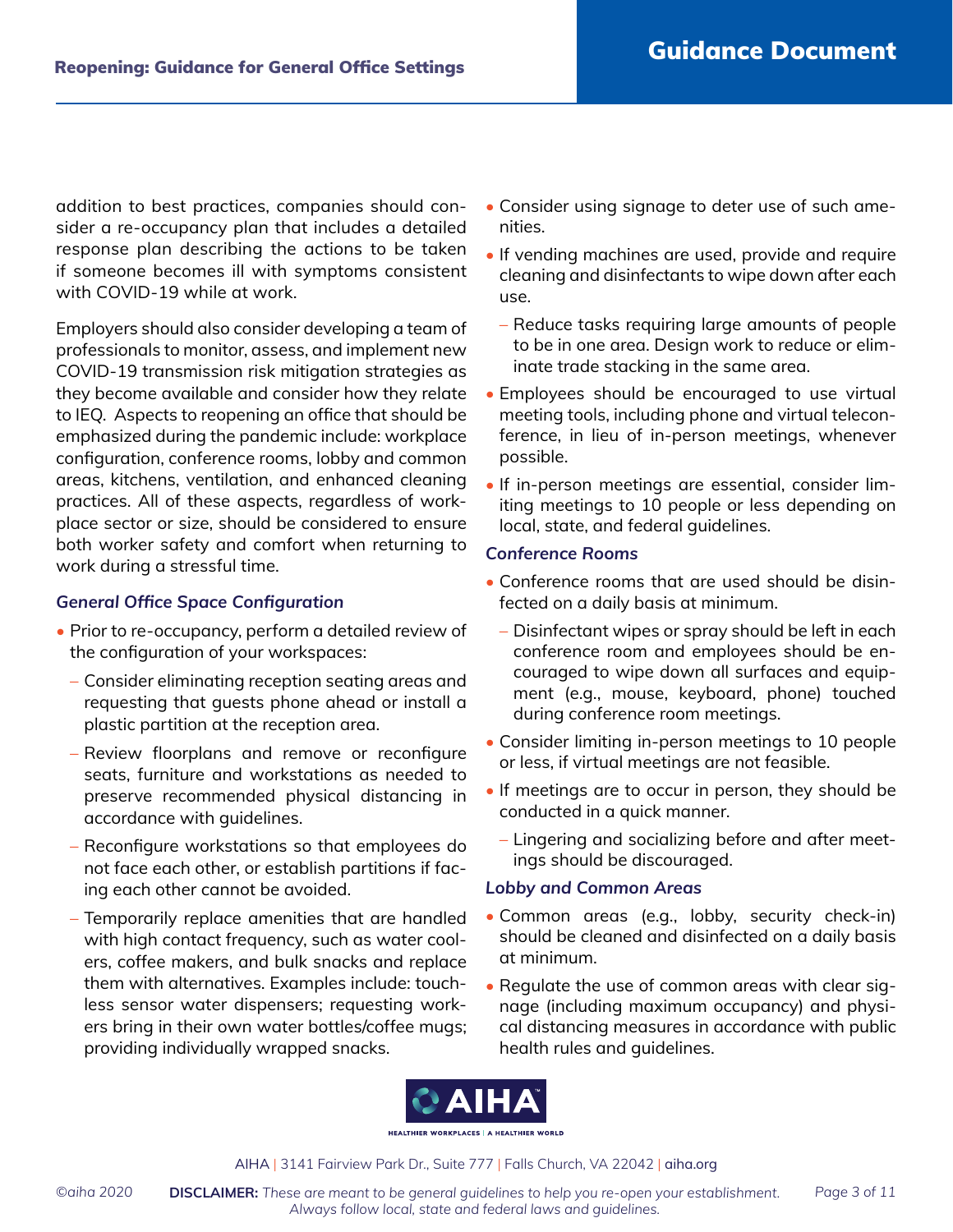- Provide cleaning supplies for employees to utilize before/after they use common spaces and contact surfaces.
- Encourage staff not to linger or socialize in common areas.
- If physical distancing is not possible, then partitions can be placed between desks.
- Disinfect all surfaces and commonly touched equipment (e.g., check-in tablets).
- Employers and employees should not provide communal meals to employees, and should not make food available in common areas where employees may congregate.
- In buildings that offer cafeteria-style service or food courts, several protective measures should be implemented. Examples include: reduced capacity, staggered lunch schedules, pick-up only, removal of self-serve food items and dinnerware/ drinkware, physical distancing, physical barriers, limiting the number of people who can sit together, enhanced disinfection and sanitization, and touchless payment options.
- At minimum, kitchen areas should be cleaned and disinfected on a daily basis.
- Kitchen equipment should also be cleaned on a routine basis:
	- Coffee machines, refrigerator handles, and the ice machine handles should be disinfected at least three times per day.
	- The outside of dishwashers should be cleaned at the beginning and end of each shift.
	- All silverware and dinnerware should be cleaned in the dishwasher. This helps ensure thorough cleaning and disinfection.
	- Silverware should be stored in a way so that adjacent silverware is not easily touched when a worker is retrieving a piece.
- Ice machines that require a handheld scoop should not be used, as it is difficult to control potential contamination in this case.
- Water/beverage faucets that require workers to operate them with their hands should also be disinfected three times per day.
- If silverware and dishes cannot be kept clean and covered, disposable options are recommended.
- Congregating in kitchen areas should be discouraged.

#### *Cafeterias*

- Consider reducing occupant capacity during peak times, or stagger breakfast/lunch or dinner schedules when practical.
- Consider pick-up only when crowding cannot be managed or as an alternative to those who want to limit their time in the space.
- Remove self-serve food items. Remove hot and cold food bars with open food items and communal serving stations.
- Remove dinnerware/drinkware from communal spaces and only issue as needed.
- Replace communal condiments with single serving, individually wrapped items.
- Implement physical distancing by spacing out any queues, only allowing seating at every other table, or expanding the dining area to include more space.
- Consider implementing physical barriers in between seating.
- Limit the number of people who can sit together.
- Implement enhanced disinfection and sanitization measures both in the kitchen and dining areas.
- Consider adding touchless payment options and pre-ordering of food items.

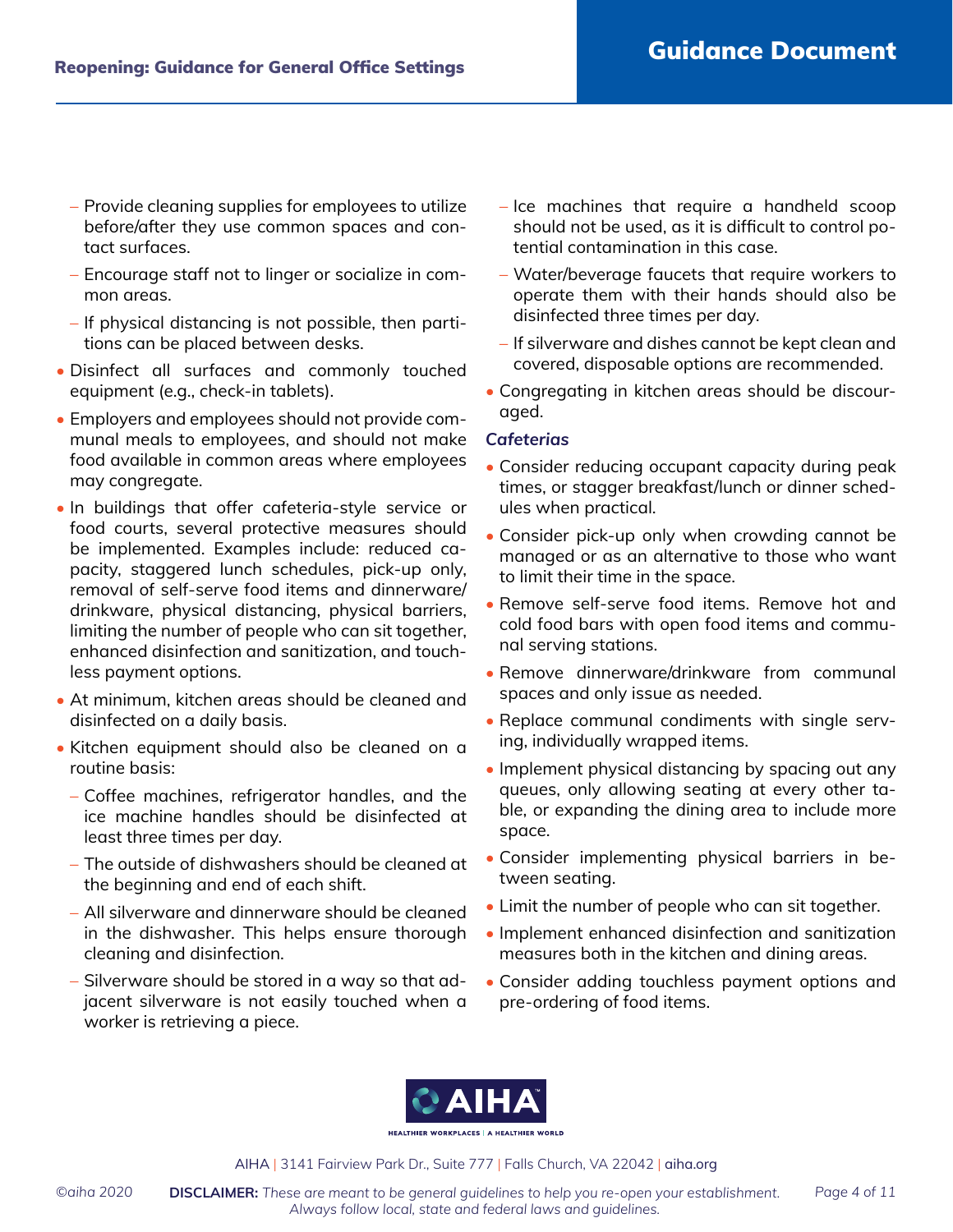- Require gloves for all back of house (BOH) staff and ensure the gloves are changed per current industry standards.
- Although not necessary if hand-washing protocols are rigorously followed, consider providing gloves to servers.
	- If they are worn, they must be changed regularly and are not a substitution for handwashing.
- Require face coverings for BOH staff type depends on local requirements and availability.
- Provide or encourage all other employees to wear face coverings and gloves, and to use hand sanitizer. **(NOTE: Homemade face coverings primarily protect others not yourself).**

**NOTE: If an employer chooses to provide an N95 respirator, please fully consider all the potential OSHA requirements.**

#### *Restrooms*

- Doors to multi-stall restrooms should be able to be opened and closed without touching handles if at all possible.
	- Place a trash can by the door if the door cannot be opened without touching the handle.
- For single restrooms, provide signage and materials (paper towels and trash cans) for individuals to use without touching the handles, and consider providing a key so disinfection measures can be better controlled.
- Place signs indicating that toilet lids (if present) should be closed before flushing.
- Place signs asking employees to wash hands before and after using the restroom.
- Provide paper towels in restrooms and disconnect or tape-off hand air dryers.
- Double efforts to keep bathrooms clean and properly disinfected.

#### *Ventilation*

- Ensure there is an adequate flow of fresh air to workspaces and optimize the ventilation system settings. Some ways to do this are:
	- Maximize fresh air through your ventilation system.
	- Ensure restroom is under negative pressure.
	- Ensure that the proper filtration is being used for not only normal office use but also what is recommended to control SARS-CoV-2 transmission.
	- Clean and disinfect all HVAC intakes and returns daily.
	- Consider seeking an HVAC professional and see [ASHRAE](https://www.ashrae.org/about/news/2020/ashrae-issues-statements-on-relationship-between-covid-19-and-hvac-in-buildings) updates for more information.
	- If fans such as pedestal, desk or hard mounted fans are used, take steps to minimize air from fans blowing from one person directly to another. **NOTE: A desk fan is capable of creating an airflow which can still have an effect on smaller droplets. While the droplets might not spread as far via a desk fan, depending on the office configuration and fan direction, they can still spread to nearby individuals.**
	- If fans are disabled or removed, employers should remain aware of, and take steps to prevent, [heat](https://www.osha.gov/SLTC/heatstress/) [hazards](https://www.osha.gov/SLTC/heatstress/).

#### *Enhanced Cleaning Practices*

- Select appropriate disinfectants consider effectiveness and safety.
	- The U.S. Environmental Protection Agency (EPA) has developed a [list of products](https://aiha22042-my.sharepoint.com/personal/ixhani_aiha_org/Documents/Back to Work Safely/Final docs May 7/: https:/www.epa.gov/pesticide-registration/list-n-disinfectants-use-against-sars-cov-2) that meet EPA's criteria for use against SARS-CoV-2.
	- Review product labels and Safety Data Sheets and follow manufacturer specifications.
- Consider consulting industrial hygiene experts if additional advice is needed.
- Establish a disinfection routine.

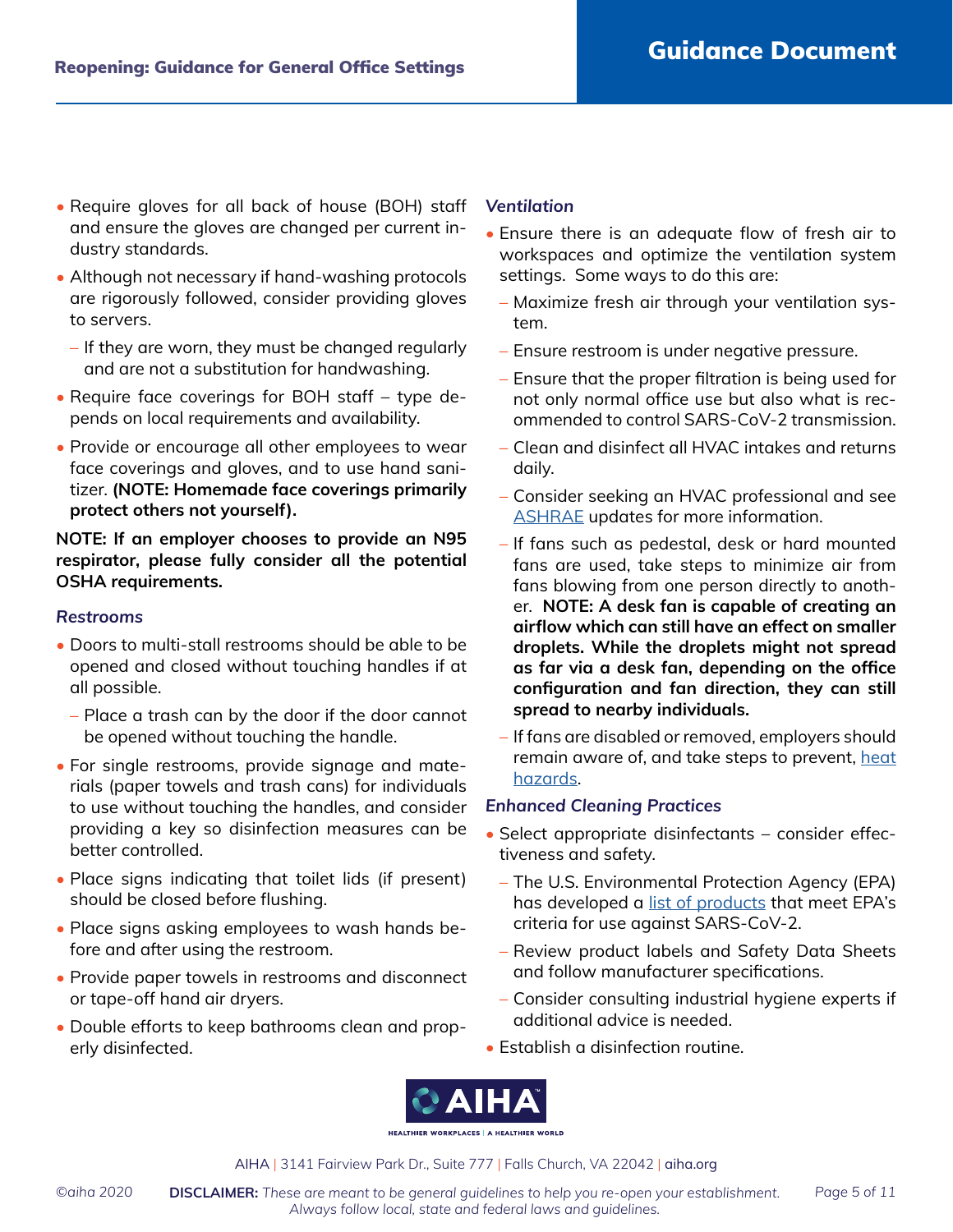- Ensure disinfection protocols follow product instructions for application and contact time.
- All contact surfaces should be disinfected regularly, including:
	- > Individual workspaces between each shift.
	- > Common area contact surfaces between each use. Examples of commonly touched surfaces in office settings include:
		- o Door handles
		- o Elevator buttons
		- o Bathroom surfaces
		- o Kitchen appliances and surfaces
		- o Sign-in areas
		- o Common office electronics (e.g., phone, printer, keyboard, mouse, and personal devices)
- Use disposable products when possible.
- If reusable products are used, ensure that these products are maintained, handled and cleaned per product instructions.
- Consider using a checklist or audit system to track when and how cleaning is conducted.
- Remove items and personal effects from surfaces to facilitate surface cleaning.
	- Request that occupants remove items from desks and other surfaces before leaving work each day.
	- Identify items with likely surface contact that are difficult to clean and remove or replace with alternatives.

#### *Indoor Environmental Quality (IEQ) Considerations*

Employers and business owners may find that they are having to deal with IEQ issues because workplaces have not been occupied or maintained in response to stay-at-home orders. AIHA has [previously](https://aiha-assets.sfo2.digitaloceanspaces.com/AIHA/resources/Public-Resources/RecoveringFromCOVID-19BuildingClosures_GuidanceDocument.FINAL.pdf) developed quidance for COVID-19-related building closures. As a major factor in employee comfort in office settings, IEQ issues are also an also discussed below.

Common IEQ issues include:

- Water damage
- Odors
- Pests and rodents
- Irritation from cleaners and disinfectants
- Employees feeling ill while at work
- Ensuring proper ventilation during the pandemic
- Varying pressures across workplace
- Humidity and temperature at an uncomfortable setting

#### *Temperature and Humidity*

- Ensure that temperature and humidity are set at range that are comfortable for most people. Some ways to do this are:
	- Maintain temperature at 68.5-75°F in the winter, and from 75-80.5°F in the summer.
	- Inspect windows and doors prior to reopening to ensure that leaks are not present.
	- Maintain relative humidity at 40-60%.
	- Ensure there is no standing water in the workplace.

#### *Odors*

- If odors are present prior to reopening, then facility management or a consultant should be contacted before investigating.
- If odors are noticed in a workplace where chemicals are stored, then a safety professional should be consulted.
- Common sources of odors can be due to:
	- P-traps in plumbing system
	- Carpet and furnishing off-gassing
	- Garbage/trash

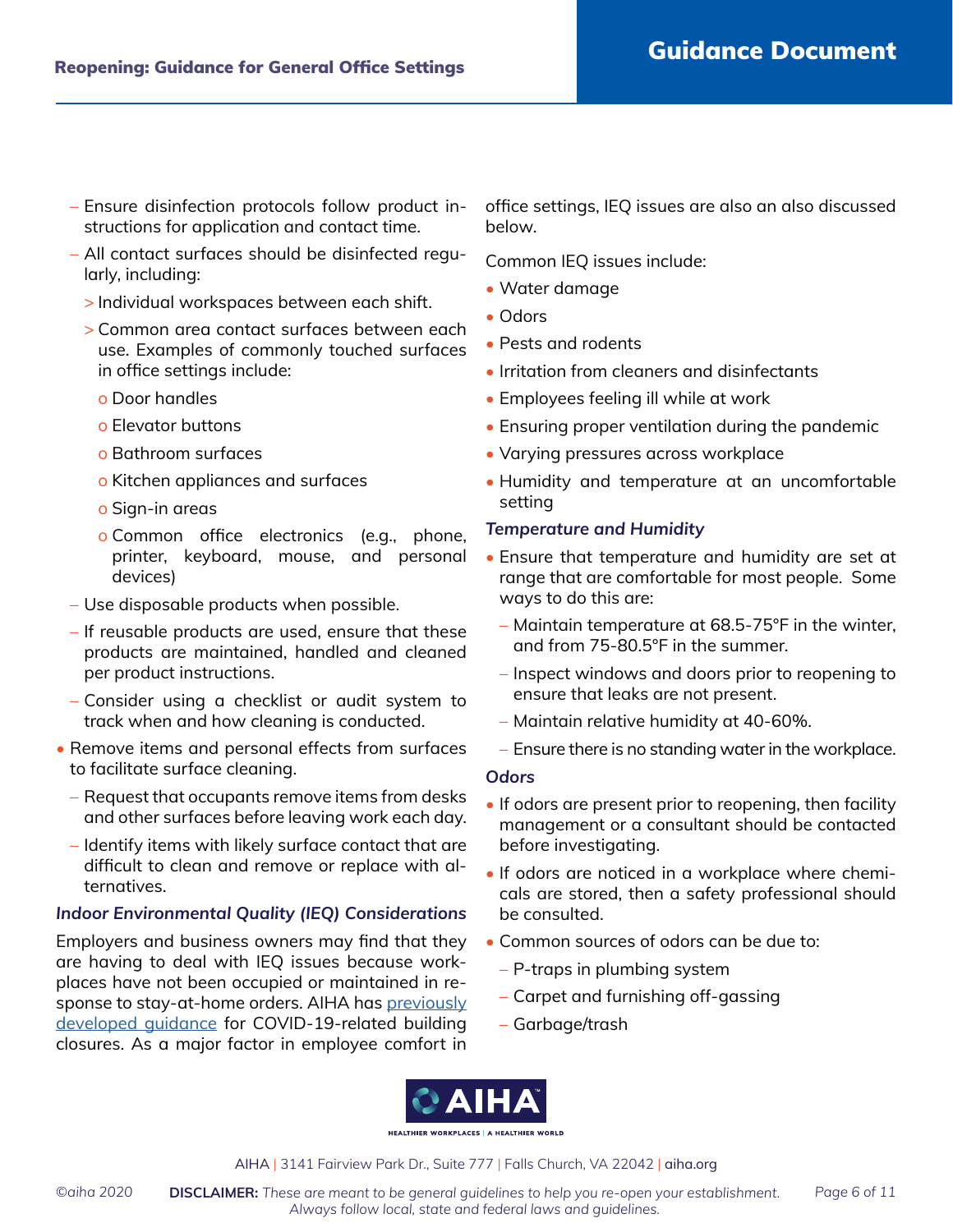- Rodents and pests
- Water intrusion
- Refrigerator malfunction and drip pans
- Unattended plants
- Spoiled foods

#### *Water Damage*

- During workplace inspections, employers should ensure that water damage or standing water is not present. Signs of water damage include:
	- Stained ceiling tile
	- Bubbling paint
	- Carpet damage
	- Buckled floor
- Water damage can lead to mold growth that can contribute to adverse health effects if employees are exposed.
- If water damage is discovered, facilities management or a consultant should be contacted.
- If standing water is located, then water should be drained in a safe manner as soon as possible.
	- If the source of water is not obvious or located in a hazardous area, then facilities management or a consultant should be contacted.
- Areas where water intrusion may occur:
	- Behind sinks
	- Refrigerators
	- Ice machines
	- Vending machines
	- Centralized plumbing rooms
	- Toilets
	- Water fountains
	- Windows and doors
	- Crawlspaces

#### *Waste*

- Outdoor and indoor waste areas should be inspected to ensure that waste was removed prior to shut down and quarantine measures were implemented.
- If waste remained in or around the workplace during shutdown, then rodents, pests, and opportunistic microbes may be present.
	- Facilities management or a consultant should be notified to clean up infested waste while wearing the appropriate Personal Protective Equipment (PPE).
- If odors produced from waste are present, then it is recommended to either adjust ventilation accordingly or open window and doors.
- Employers should be aware the waste pickup schedules may be altered, delayed, or rescheduled during the pandemic response.
- Employers are discouraged from attempting to "cover up" odors using products that produce a fragrance as employees may have an adverse reaction upon exposure.

#### *HVAC Maintenance*

- Specific PPE for HVAC professionals and technicians depends on the exact task they are performing. HVAC professionals can be exposed to electrical hazards, chemical hazards, biological hazards, various respiratory risks, confined spaces, use of machine power tools, and general maintenance work. It is important to perform a Job Hazard Analysis prior to beginning the task.
- It is recommended that all maintenance workers working on ventilation systems wear a Tyvek jumpsuit (possibly with hood), eye protection (safety glasses or goggles), gloves, and an N95 respirator.
- Workers should be properly trained on all hazards associated with their tasks. They should be shown how to put on and take off suits and respirators

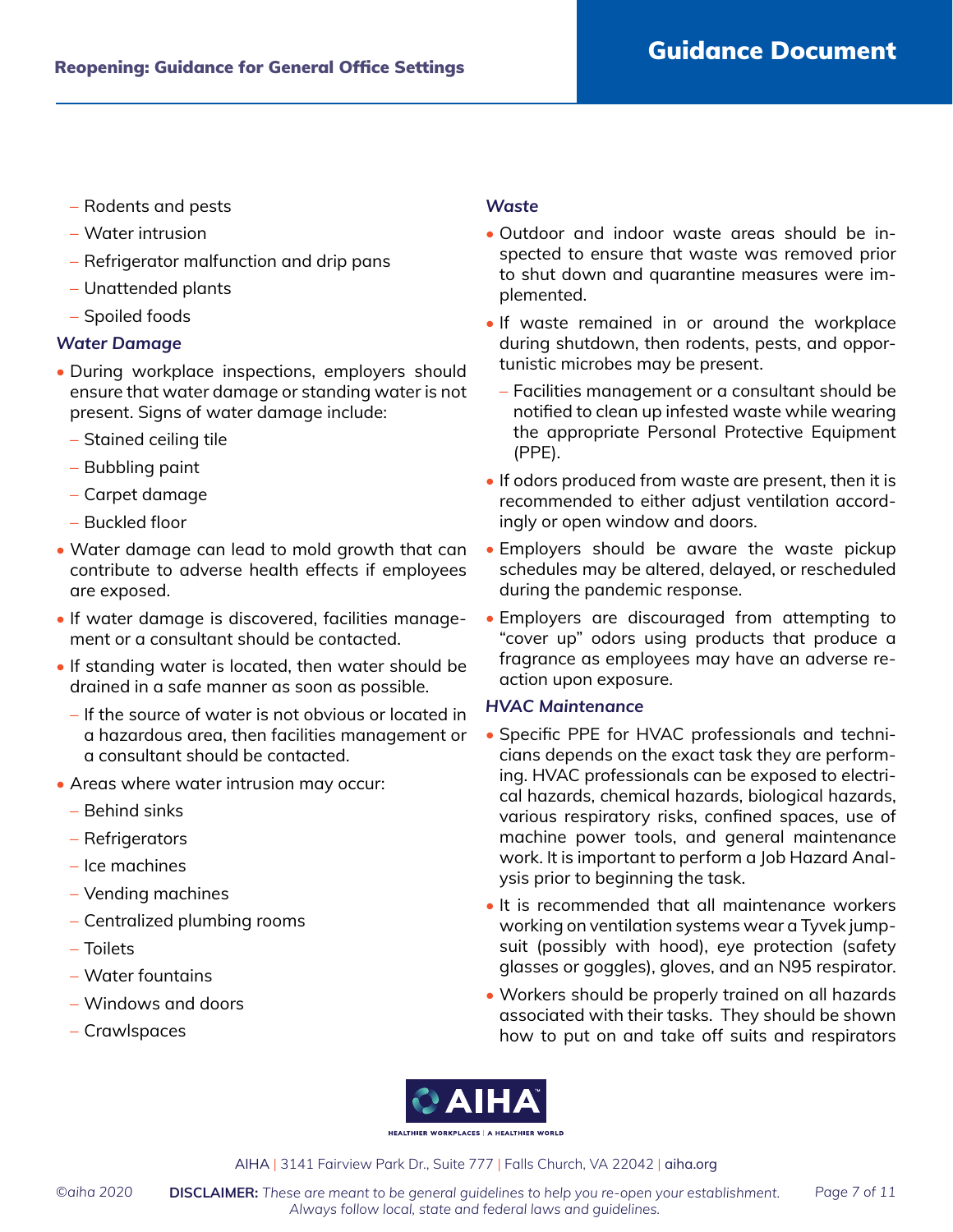without cross-contaminating themselves. They should be trained on cleaning and disinfecting protocols, as well as general HVAC training prior to starting any tasks.

- Additional resources for consideration:
	- National Air Duct Cleaners Associations (NA-DCA) provides HVAC cleaning system service guidance. OSHA provides *Legionella* control and prevention guidance as well as guidance on mold in the workplace.
	- For *Legionella*, OSHA provides PPE recommendations for routine maintenance, cleaning, and disinfection of HVAC systems. OSHA provides a guide to mold in the workplace.

# **WORKFORCE: What should an Employer do to prepare their employees for reopening?**

During the reopening process, employers should also consider how they will prepare their workforce. Aspects such as communication, training, and employee comfort are important to have in mind during development of the reopening plan to address employee.

#### *Communication*

- Adopt a communication policy that emphasizes transparency that is customized to your organization.
	- Communicate to employees what is being done to mitigate the spread of COVID-19 (e.g., disinfection routine, health policies for staff, and health & safety measures in place).
	- Establish formal and informal routes of communication for employees to express concerns, questions, comments, and feedback as it relates to IEQ.
	- Ensure that supplemental information on cleaning and disinfectant products are included in organization's hazard communication (HAZCOM) training.
- Communicate that employers may limit office hours and close-off or prohibit public access if needed.
- Employers should explore work-from-home options, staggering work shift/hours, and other flexible approaches for employees.
- If the workplace is located in a multi-tenant location, consider establishing a communication pathway with other tenants to inform of confirmed COVID-19 cases present in the building.
	- Tenants should also communicate IEQ concerns and response with one another to ensure all systems are in agreement and balanced (e.g., HVAC systems can be shared by multiple tenants, therefore adjusting the system in one area may have negative effects in another area).
- Platforms for communicating with employees could include emails, texts, automated phone calls, texts, websites, and signage.

#### *Training*

- Employers should notify employees of new workplace policies and changes prior to reopening and upon resuming operations.
- Train employees on new or modified working schedules, how they can stay up to date on new scheduling requirements, and how to make requests for schedule changes if a need arises.
- Employees should receive, at minimum, awareness training on cleaning and disinfection products used in the workplace following OSHA Hazard Communication Standards. For employees who will use disinfectants and cleaners, training should also include proper use, PPE, disposal and all precautionary measures
- Health checks and reporting requirements of individuals infected with COVID-19 should be explained to employees prior to reopening and again once operations have resumed
	- Employees should evaluate their health constantly; if they are sick, have a fever, symptoms,



AIHA | 3141 Fairview Park Dr., Suite 777 | Falls Church, VA 22042 | [aiha.org](https://www.aiha.org)

©aiha 2020 **DISCLAIMER:** These are meant to be general guidelines to help you re-open your establishment. Page 8 of 11 *Always follow local, state and federal laws and guidelines.*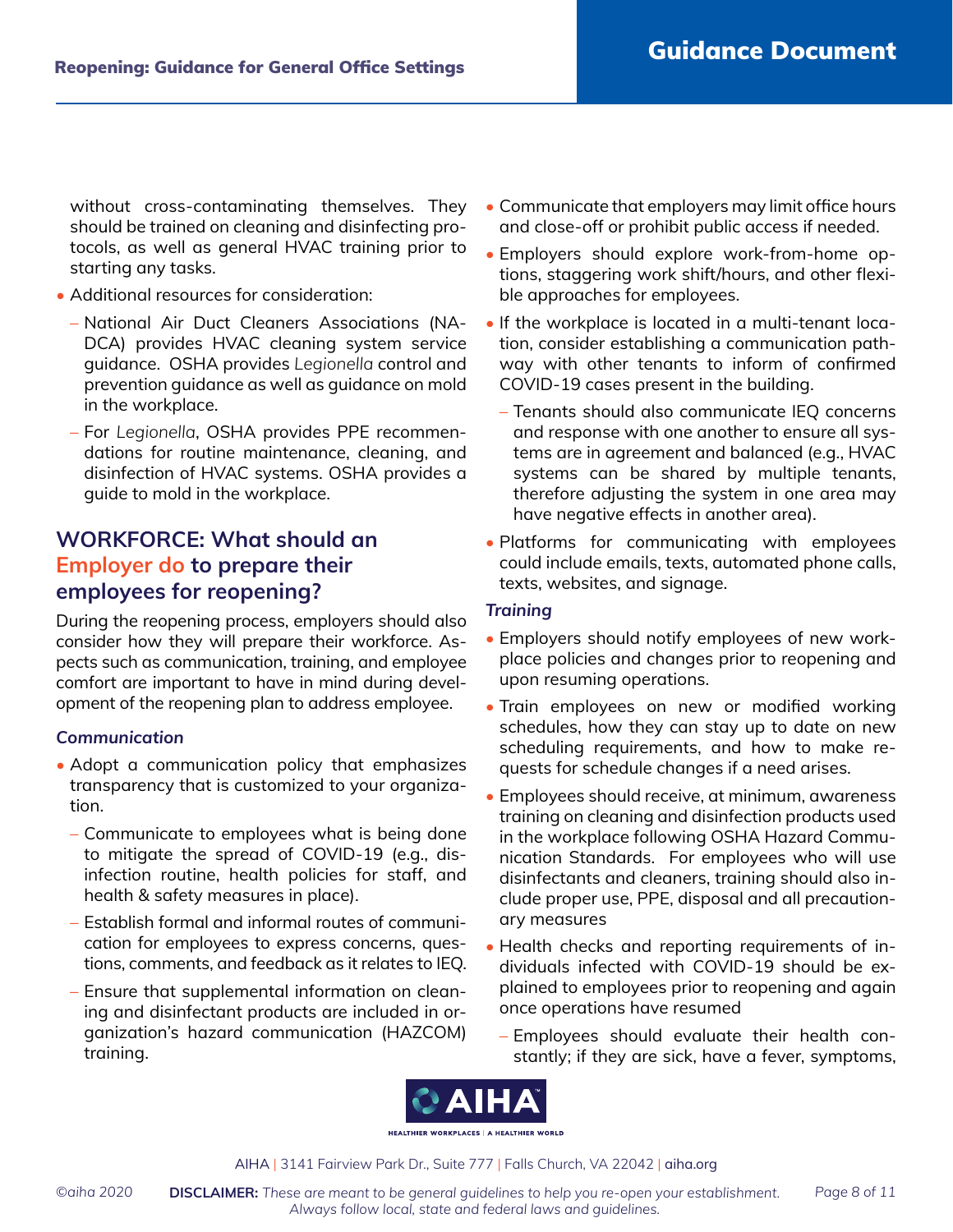or someone at home is sick then they should remain home. **NOTE: Employer HR Policies, HIPAA guidelines and other laws should be followed at all times.**

- At minimum, employees should wash their hands upon arrival to work, after touching their face or mask or any common contact surfaces, and when leaving work.
- If employees get the urge to sneeze or cough, they should cover their nose, mouth, and mask with a towel or handkerchief.
- Employees should wash their hands and face thoroughly immediately after.
- Other Control Measures
	- If 6 ft physical distance cannot be maintained or in accordance with any local, state or federal guidelines, provide or encourage employees to wear face coverings, gloves, shoe covers and use hand sanitizer. **(NOTE: Homemade face coverings primarily protect others not yourself).**

**NOTE: If an employer chooses to provide an N95 respirator, please fully consider all the potential OSHA requirements.**

#### *Employee Comfort*

- Prior to reopening, consider flexible work schedules, work from home options, and anticipate a hesitant and potentially uncomfortable workforce.
- Ensure that the workspace is welcoming and well-prepared for employee occupancy.
- All aspects described above should be addressed prior to reopening and on a routine basis after the returning to work.
- Ensuring employee comfort helps instill confidence in management and employer during a stressful time.
- Management and leadership are encouraged to continuously check-in with employees to ensure that all concerns are heard, understood, and ad-

dressed (see Communication section above).

- Ensure all protective measures and supplies are available prior to occupancy (e.g., demarcate floors that have access to the public, rearrange office layout to increase distance between employees, provide adequate hand washing/hand sanitizer supplies, etc.).
	- Employee awareness of preparation measures and supplies contributes directly to the comfort employees can experience in the workplace.

# **EMPLOYEES: What should an Employee do to prepare to go back to the office?**

- Ask employers of new workplace policies, training and other changes related to all of the above topics.
- Evaluate your health constantly; if you are sick, have a fever, symptoms, or someone at home is sick then you should remain home. **NOTE: Employer HR Policies, HIPAA guidelines and other laws should be followed at all times.**
- At minimum, you should wash your hands upon arrival to work, after touching your face or face covering, any common contact surfaces and when leaving work.
	- If you get the urge to sneeze or cough, you should cover your nose, mouth, and mask with a towel or handkerchief.
	- You should wash your hands and face thoroughly immediately after sneezing or coughing.
- Other Control Measures
	- At all times, wear a face covering or something better if you have it.
	- Let your employer know if you have concerns about the PPE that may be provided to you and that you are properly instructed on how to use it.
- If you are using the office cafeteria, please consider:

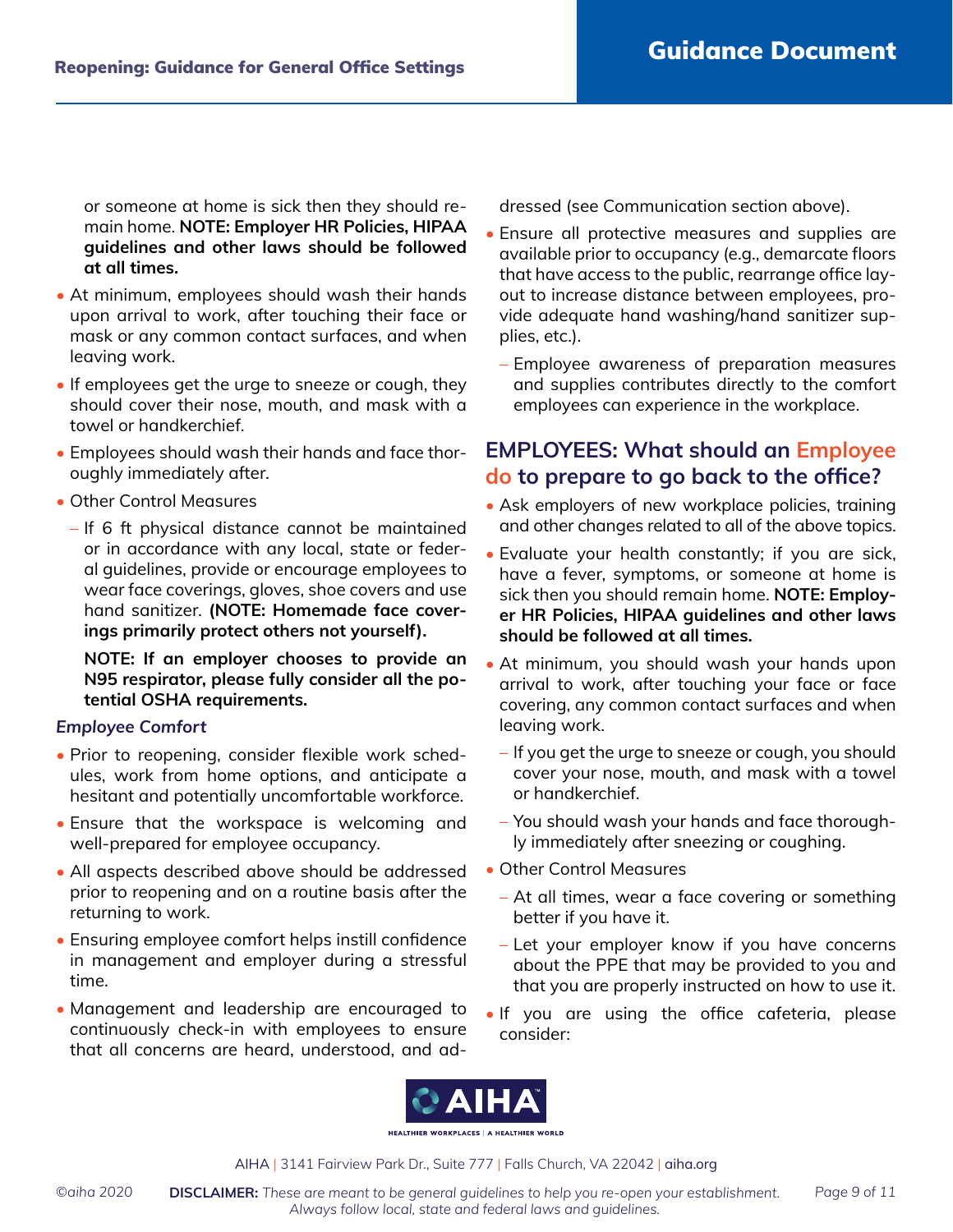- Use take-out/pick-up services where you can.
- Wear a face covering as you enter and leave the building.
- Wash your hands before and after you leave the cafeteria if possible. If not, use hand sanitizer when you sit down and before you leave the building.
- Maintain a distance of at least 6 feet from other customers and employees when waiting for a table and when walking throughout the cafeteria to the extent possible.
- Attempt to delay the urge to sneeze or cough if possible; carry a disposable towel or handkerchief towel, so if you get the urge to sneeze or cough, cover your nose, mouth and mask with it and then, attempt to delay the urge to sneeze or cough, immediately leave the premises to wash your hands and face thoroughly before seating back down.

#### **Resources**

- [Building Owners & Managers Association Interna](https://boma.informz.net/BOMA/data/images/Getting%20Back%20To%20Work%20Preparing%20Buildings%20for%20Re%20Entry.pdf)[tional \(BOMA\).](https://boma.informz.net/BOMA/data/images/Getting%20Back%20To%20Work%20Preparing%20Buildings%20for%20Re%20Entry.pdf)
- EPA has developed a [list of disinfectants](https://www.epa.gov/pesticide-registration/list-n-disinfectants-use-against-sars-cov-2) for use against SARS-CoV-2.
- ASHRAE has a list of [COVID-19 resources](https://www.ashrae.org/technical-resources/resources) for addressing HVAC challenges in workplaces during the pandemic.
- OSHA provides resources discussing **IAQ** and re[lated topics](https://www.osha.gov/SLTC/indoorairquality/) for workplaces.
- NIOSH provides a centralized resource for discussions around [IEQ in the workplace.](https://www.cdc.gov/niosh/topics/indoorenv/default.html)
- AIHA's Indoor Environmental Quality Committee developed these guidance documents about reopening and cleaning buildings after closures due to COVID-19: [Recovering from COVID-19 Building](https://aiha-assets.sfo2.digitaloceanspaces.com/AIHA/resources/Public-Resources/RecoveringFromCOVID-19BuildingClosures_GuidanceDocument.FINAL.pdf) [Closures](https://aiha-assets.sfo2.digitaloceanspaces.com/AIHA/resources/Public-Resources/RecoveringFromCOVID-19BuildingClosures_GuidanceDocument.FINAL.pdf) and [Workplace Cleaning for COVID-19](https://aiha-assets.sfo2.digitaloceanspaces.com/AIHA/resources/Guidance-Documents/Workplace-Cleaning-for-COVID-19-Guidance-Document_FINAL.pdf).



AIHA | 3141 Fairview Park Dr., Suite 777 | Falls Church, VA 22042 | [aiha.org](https://www.aiha.org)

©aiha 2020 **DISCLAIMER:** These are meant to be general guidelines to help you re-open your establishment. Page 10 of 11 *Always follow local, state and federal laws and guidelines.*